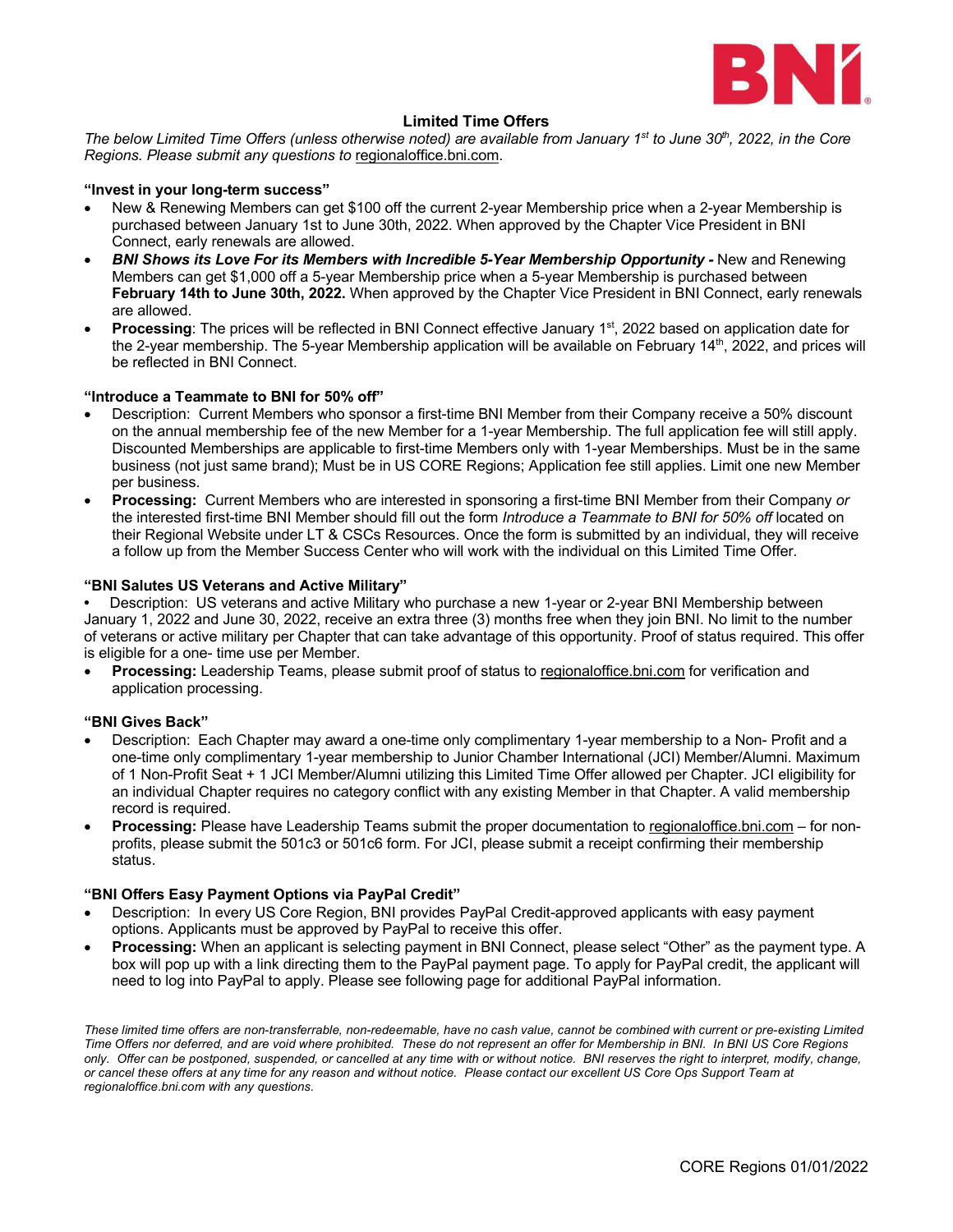#### **PayPal Credit Information**

#### **Who can use PayPal?**

Current members (renewing) and new members

#### **What is PayPal Credit?**

"PayPal Credit is an open end (revolving) credit card account that provides a reusable credit line built into your account with PayPal giving you the flexibility to pay for your purchases right away or pay over time. It's easy to apply, easy to use and there whenever you need it. PayPal Credit is subject to credit approval and is offered by Synchrony Bank."

#### **How does PayPal Credit work?**

A person selects to pay with **PayPal Credit**. PayPal determines if they will extend credit to them. If they do, BNI gets paid for the full membership cost immediately.

According to PayPal's website, a person can choose how to pay off the balance when using PayPal Credit. "You can pay your balance in full by the payment due date that is on your statement to avoid paying any interest, or just make the minimum payments until you've paid off your purchase and pay the accumulated interest from the posting date (usually within a few days after your purchase date). PayPal will send you email reminders when your payments are due. You can also keep track of your account and view your statements online at any time. No Payments + No Interest if paid in full in 6 months when you spend \$99 or more. Interest will be charged to your account from the posting date (which is usually within a few days after the purchase date) if the purchase balance is not paid in full within 6 months."

#### **What if I do not currently have an account with PayPal?**

"You will need an account with PayPal to apply for PayPal Credit. Once you've signed up for PayPal, you can begin the application for PayPal Credit. Signing up for PayPal is free."

#### **Any questions about PayPal credit? Call [1-844-373-4961](tel:1-844-373-4961)**

Note: This information was obtained from PayPal's website. If you need more information, visit: https://www.paypal.com/us/webapps/mpp/paypal-credit/faq